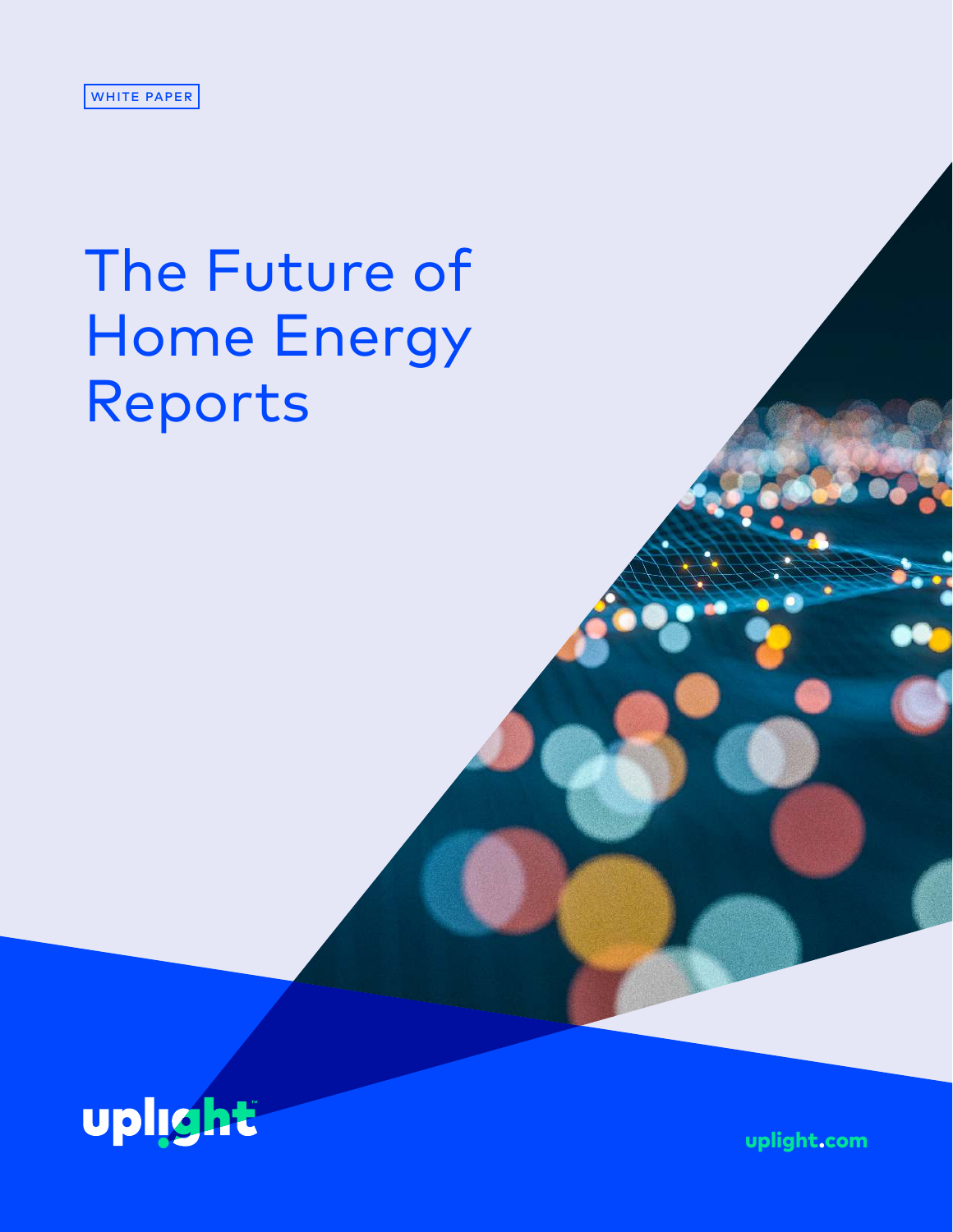# Reimaging Home Energy Reports

A Home Energy Report (HER) is a proven tool in a utility's toolbox to encourage energy-efficient behavior from customers. Various studies have found HERs can typically bring about utility-wide energy savings on the scale of 1-3%, doing so at an operational price that's much more attractive than having to build out 2% more generation capacity.

However, not all HERs are created equal, with some key characteristics proving more influential at controlling consumer behavior than others. When determining the overall HER program, energy providers benefit from leveraging the methods that have proven most effective, while also learning successes, and predicting what innovative and emerging approaches can be used in the future. Whether that means embracing state-of-the-art smart home technologies or tapping into demand management strategies, HERs are evolving alongside the utility sector while improving efficiency, minimize peak loads, and strengthening the grid.

### Typical HERs

HERs are offered by some utilities as a method to help customers understand their energy usage with the goal that this information will help and encourage them to find ways to minimize energy use. These custom reports are sent to homes with a wealth of data on household energy usage and advice on ways to increase efficiency. The typical HER will include month-to month energy trends, some sort of comparison with energy used by similar neighboring homes and relatively generic savings tips.



1-3% **Savings**

Various studies have found HERs can typically bring about utility-wide energy savings on the scale of 1-3%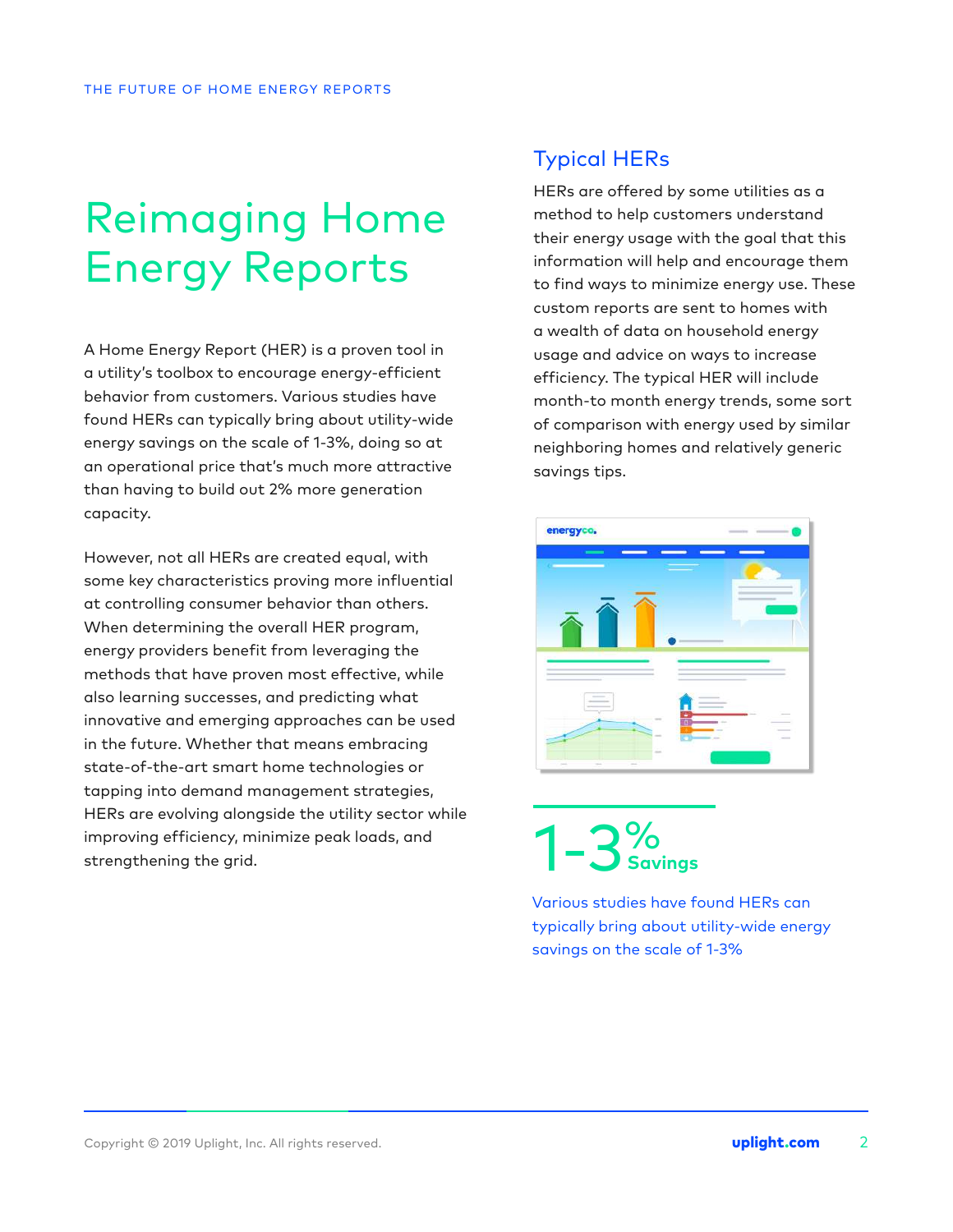# The Four Keys to Effective HERs

When looking across the utilities, there are a number of characteristics that the most effective HERs have. They are:

1

2

#### **Easy to Understand**

Customers don't want to feel like they're opening a legal document or suffering through a math exam when looking at their HER. It must be concise, with simple charts and graphs—all while retaining the most important details.

#### **Contextualized**

Most reports will analyze the energy use of homes that share approximate size and location in order to grade the customer's home compared with that sample of equivalent homes. They identify the average power use in such homes as well as outline how the highest performing homes use energy to give consumers a realistic goal. Despite fears of customers perceiving such comparisons as a form of 'energy shaming,' studies show this contextualization or benchmarking is one of the most effective ways to influence behavior.

# 3

### **Actionable**

If HERs are thought of as the 'report cards' for home energy use, a vital inclusion to affect behavior change is to also include a 'study plan,' or actionable advice for how customers can improve their savings. By offering specific tips to improve energy efficiency, customers can start catching up to their more efficient peers.

# 4

### **Personalized**

The most effective HER program will make every effort to personalize the context and actions. While all reports will typically personalize based on publicly available information (size and type of home), more advanced HERs will incorporate characteristics like the age of the home, heating source, and the number of occupants and other appliance-level insights. This data can then be personalized by the homeowner to account for errors and updates, but the inclusion allows the analysis to be more fine-tuned—resulting in more positive changes.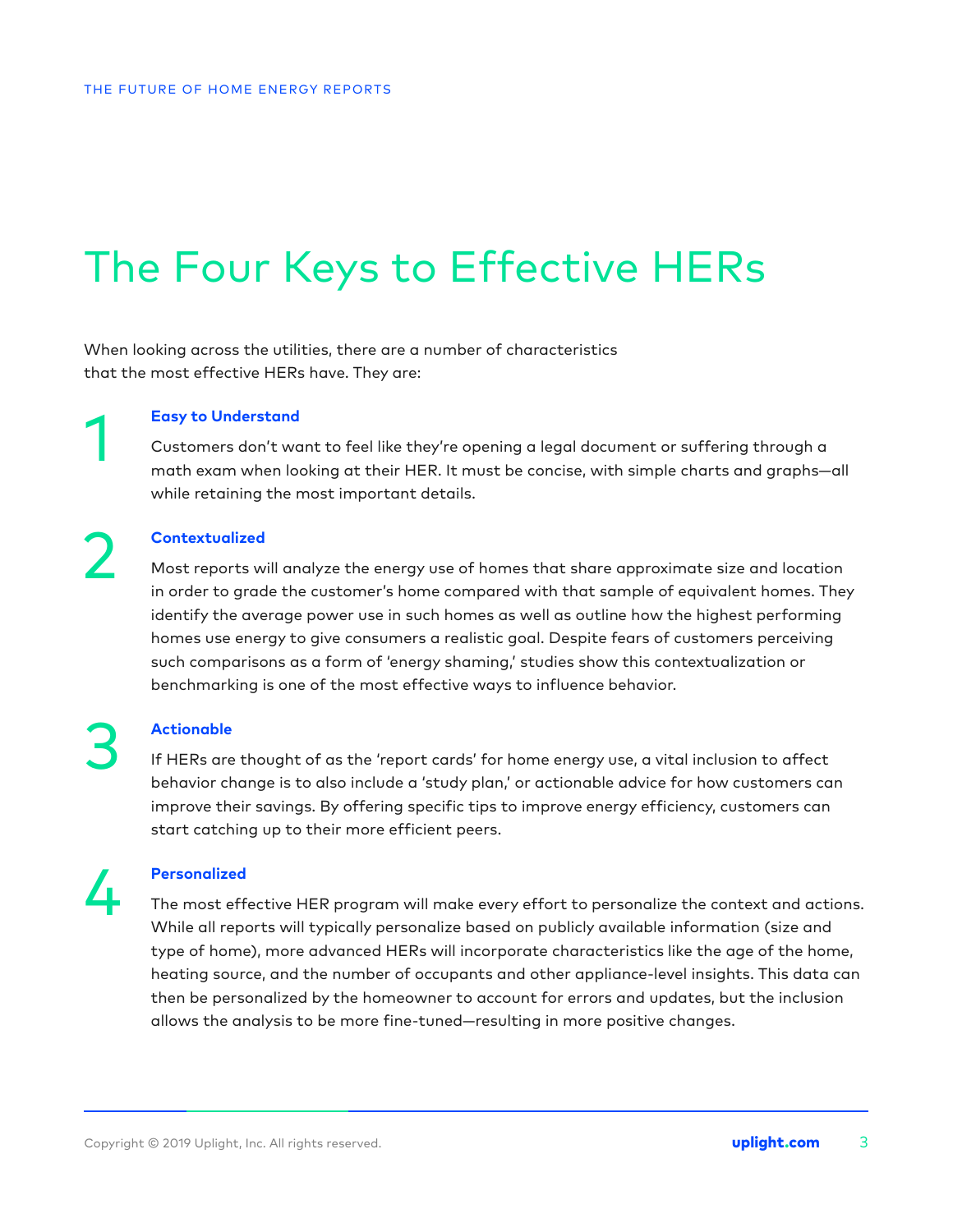# The Future of HERs

Utilities must always be thinking several steps ahead if they want to retain the attention of the customer and find innovative ways to influence energy-efficient behavior. The industry is going through the most significant evolution in its history thanks to rapid advances in technology, such as artificial intelligence, data collection and processing, automation, electric vehicles, and more. Because of these changes, the optimal HER of tomorrow may, and perhaps should, look quite different than the HER of today.

How can industry leaders continue to innovate the strategies and enhance the results from their HER programs? Some of the following cutting-edge approaches lay out the possibilities:

### **Disaggregation**

An emerging method to use in calibrating the accuracy and usefulness of HERs is to take advantage of the treasure trove of data available through meter disaggregation, sometimes known as non-intrusive load monitoring. Disaggregation breaks energy-use data into more granular parts, and can identify energy used, for example, for air conditioning versus for lights and appliances. By integrating this new level of detail, advice can truly get personal and result in more specific and impactful recommendations.

**Early results have shown that HERs that utilize disaggregation have been higher performers than their more traditional counterparts, both in helping customers understand their energy use and following the advice on how to reduce future power bills.**

### Time-of-Use

Time-of-Use (TOU) pricing is a rate structure increasingly implemented by utilities where the amount charged per kWh varies based on a predefined schedule. Typically, utilities apply TOU by charging a premium for energy used during peak demand so customers are incentivized to switch energy-intensive activities to other times.

For utilities engaging in TOU pricing, data are readily available to show patterns of each household's typical energy use over 24-hours. HERs can tap into this dataset and present more detailed findings, such as what time of day customers are using more energy than their

peers or by combining disaggregation and TOU, highlight how the A/C being run during peak hours is costing them how much extra per month.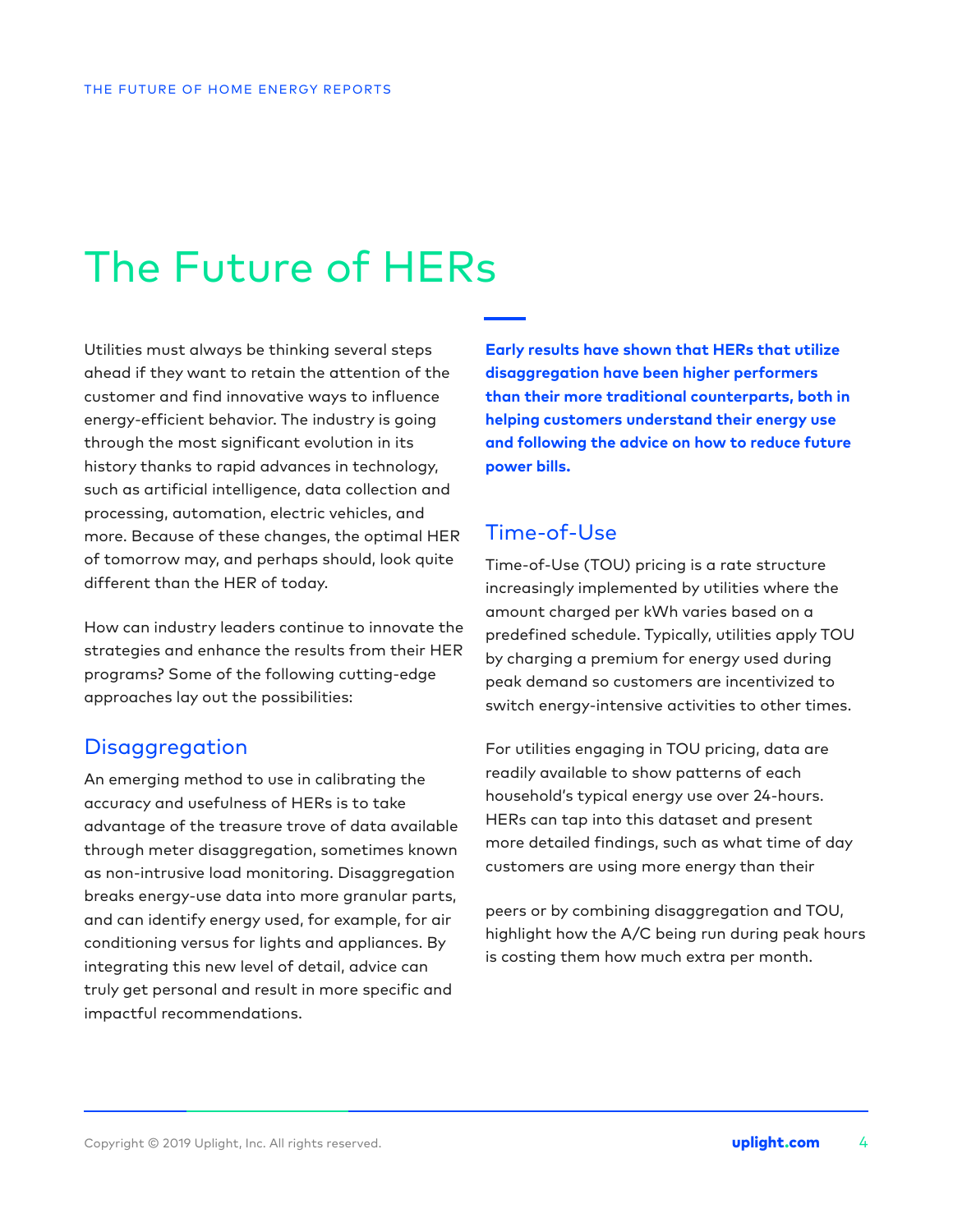### Demand Response

Another growing strategy to fight excessive peak energy load is in demand response (DR) programs. Rather than a preset schedule like TOU pricing, DR enables utilities to send signals in real time to customers that rates will be temporarily increased to relieve strain on the grid. In response, customers can turn off devices that are unnecessarily adding to that demand.

However, forward-looking utilities could consider adding DR information to HERs. For example, monthly reports could display the average amount a customer decreased their energy use during DR events, show a comparison of the number of DR events to which a household responded vs. not, and comparing these figures with neighbors to push the gamification of HERs further.

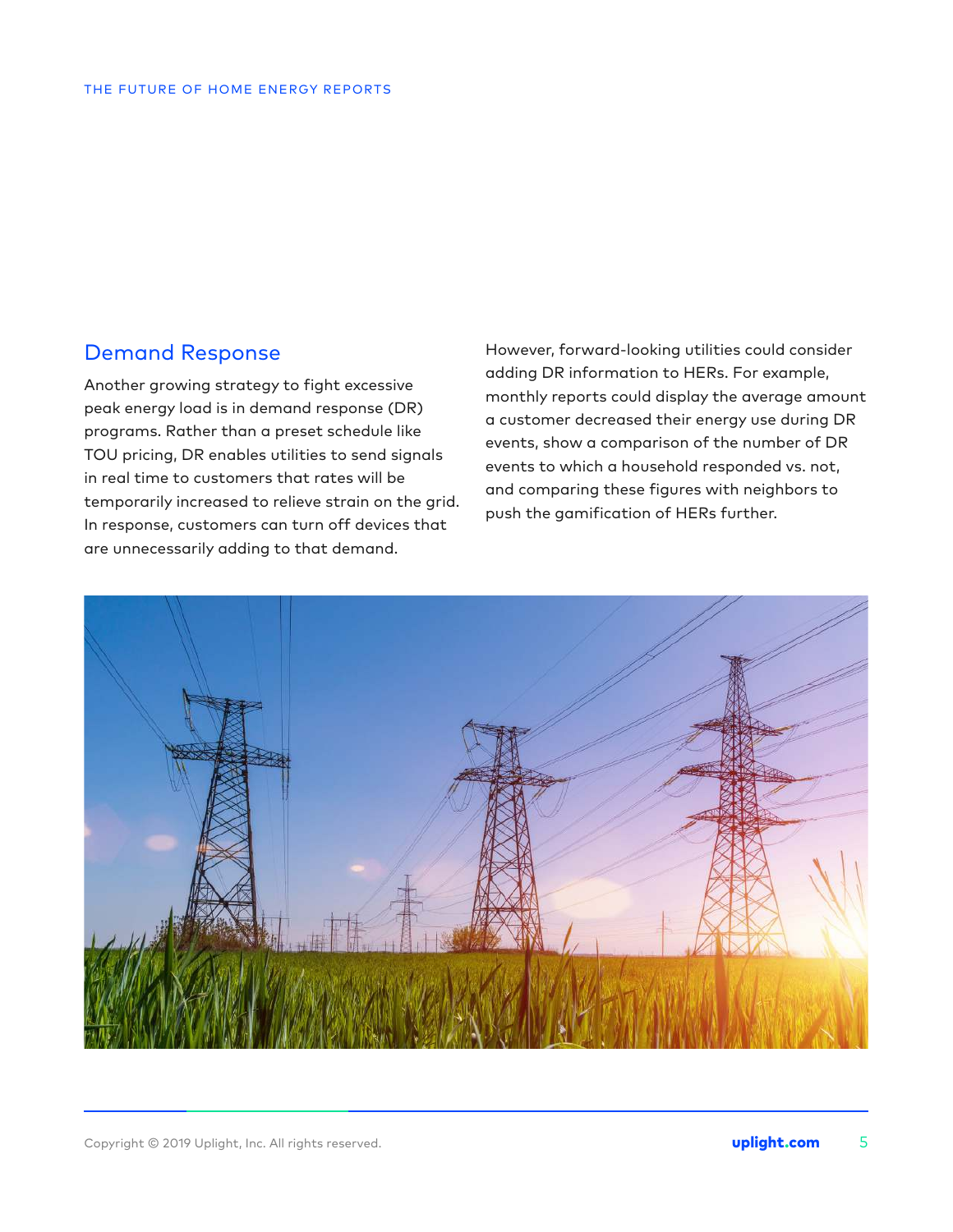### Smart Home Products

In households across the nation, the long-awaited smart home revolution appears to be underway. The rapid adoption of Internet of Things (IoT) devices adds multiple layers of data from sources like smart thermostats, smart lights, irrigation, as well as electric vehicles, opening opportunities for deeper insights, real-time customer feedback, and ultimately more efficient energy use. Incorporating data from these IoT devices will be key to providing a whole home picture for the consumer.

While many add these smart home products for convenience (or even just the 'cool factor' of feeling like they're living like the Jetsons), many smart devices can be boons to household energy efficiency—such as smart lights that dim or turn off when not needed or eliminating unnecessary heating/cooling energy use with smart thermostats. These efficiency functions can be tapped into via automation, manually through a mobile app, or even though smart voice assistants. Voice assistants, such as Amazon Alexa or Google Home, create the possibility for added customer interaction via HER programs. Organizations can create, for example, an Amazon Alexa Skill with which customers can interact. Some utilities use this to allow homes to ask billing or outage questions, but leading solutions can tap into HER data.

**Alexa, how's my energy usage this month? Customer: Alexa: Your energy use is trending 20% higher this month versus last. Most of that is coming from your heating use. If you turn your temperature down by 4 degrees when you leave for work, you can save \$12 this week. Would you like me** 

The immediacy of interaction and reaction opens up a world of possibilities for efficiency. While HER data can be presented in real time on a web portal or mobile app, tapping into the future of the smart home will see consumers more excited to engage with their utility.

**to take care of that for you?**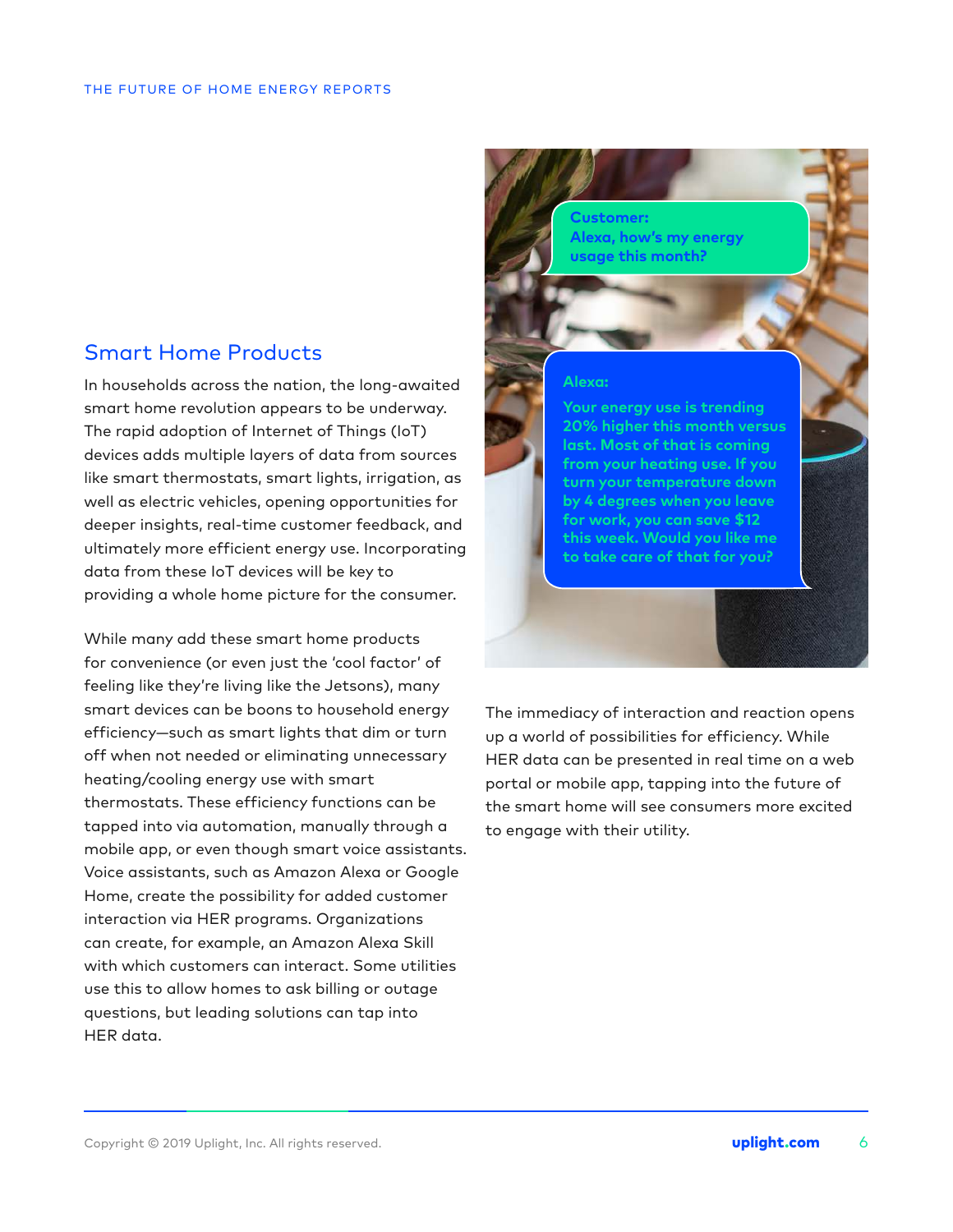### Omni-Channel Distribution

Embracing multi-faceted customer channels and journeys is critical for utilities wanting to create a seamless and engaging customer experience. Developing an omni-channel distribution strategy with consistent messaging over paper, email, newsletters, web portals, mobile, and voice assistants, is key to delivering a successful program and deliver energy savings.

Once an omni-channel distribution strategy is in place, the next step is to optimize the strategy through A/B testing in order to deliver the right message, to the right customers, at the right time, through the right channels. With an email HER campaign, for example, you can easily and cost effectively split test to find the optimal sending days and times, subject lines, calls to action, fonts, colors and images.



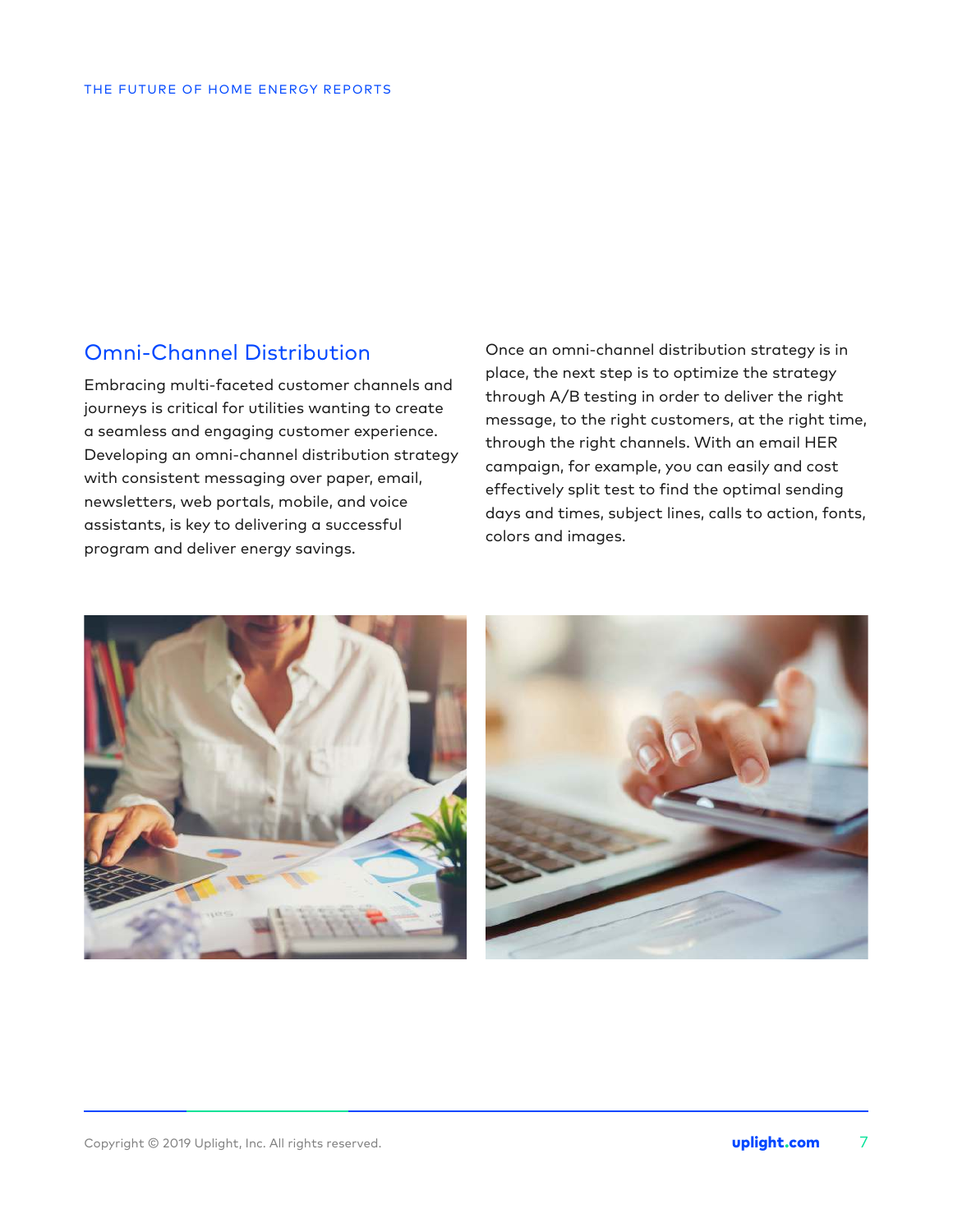## The Home Energy Report of Tomorrow

HERs have become widespread and somewhat standardized over the past few years, which has been beneficial to the market as a whole. Utilities are able to learn from both the winning and the less-than-successful tactics their peers have employed in a large-scale trial and error across the industry. However, depending on what works today is short-sighted given the massive changes taking place across the energy industry. Energy efficiency is more important now than ever, with utilities and consumers alike buying in to whatever strategies may work.

Enterprising energy providers are trying to anticipate the trends of tomorrow, testing and implementing innovative messages over multiple channels. Versions of the 'Future of HERs' have been piloted and successfully implemented, while others are still in the ideation stage. By keeping their pulse on the industry and on the needs of the customers, utility managers can innovate and capture these future savings, as well.